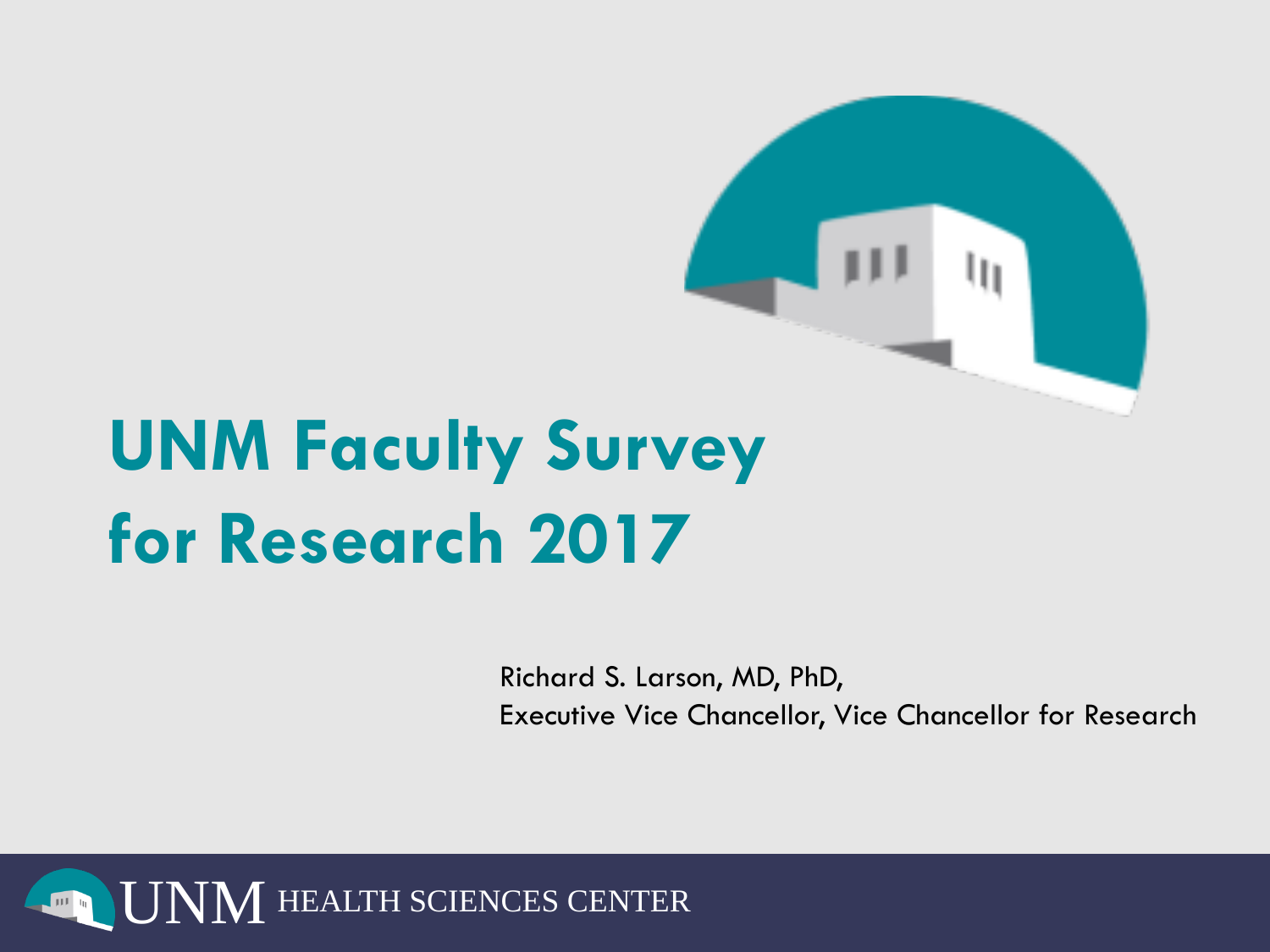# **2017 Survey Responses**

| " Total Responses:              | 224 |    |
|---------------------------------|-----|----|
| • School of Medicine:           | 182 | lm |
| • College of Pharmacy:          | 18  | >  |
| • College of Nursing:           | 22  |    |
| • College of Population Health: |     |    |

# **Scales**

### **Importance**

2.75 "Important"

**Satisfaction/Agreement** ≥ 2.75 "Satisfied"

### **Faculty Track:**

| <b>Flex</b>              | 7.59%    |
|--------------------------|----------|
| <b>Clinical Educator</b> | 37.5%    |
| <b>Research</b>          | 9.82%    |
| Tenure Track/Tenured     | 12.5%    |
| Other                    | $7.59\%$ |

|                                     | <b>Tenured</b> | <b>Research</b> | <b>Clinician</b><br><b>Educator</b> | <b>Flex</b> |
|-------------------------------------|----------------|-----------------|-------------------------------------|-------------|
| <b>Assistant</b><br>Professor       | 28             | 22              | 84                                  | 17          |
| Associate/Fu<br><b>Il Professor</b> | 56             |                 |                                     |             |

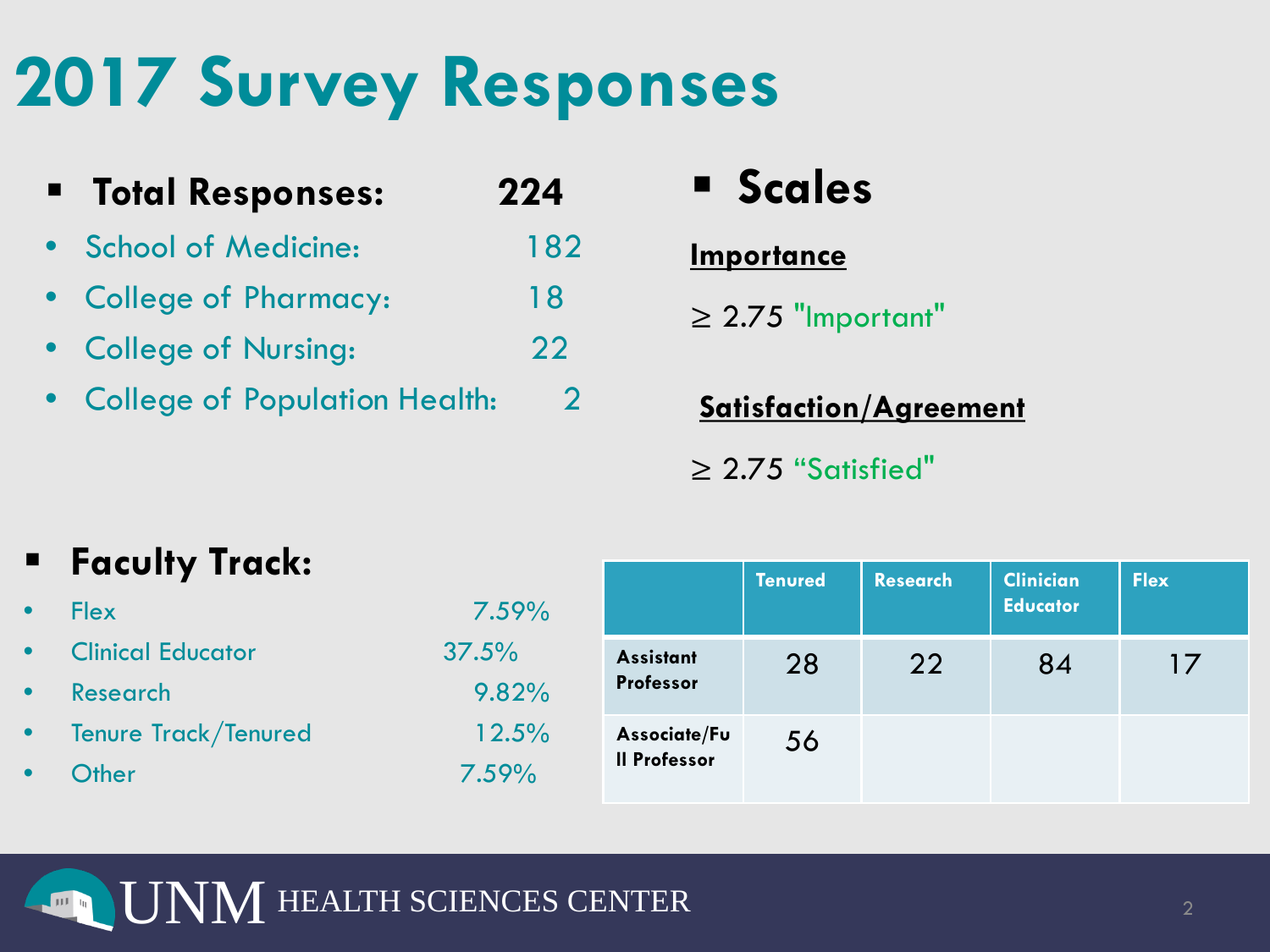### **Improvement Needed Satisfied**

#### **Recruitment/Retention**

Startup Packages Salaries offered to candidates Protected Time Admin & Technical Support HR & Hiring Processes

### **Compliance Services**

Grants Management Training

### **Education & Training**

Post-Doctoral Development Undergraduate Pipeline Junior Faculty Mentoring

### **IP/Commercialization**

STC Marketing & Licensing

**Recruitment/Retention** Promotion Processes

#### **Compliance Services**

Biohazard/Biosafety Animal Care Conflicts of Interest Human Research Protections

**Fiscal Services** Preaward Postaward

#### **Education & Training** MD/PhD Program BSGP

### **IP/Commercialization**

STC Patenting STC Seminar Series

**Education & Training MSCR** 

### **Shared Facilities**

ARF Clinical Trials Center Flow Cytometry Microscopy Biostats (CC) Biostats (CTSC/GCRC)

### **Shared Facilities**

Electron Microscopy **Genomics** Human Tissue Biocomputing Bioinformatics Animal Models (CC) Animal Models Human Imaging DNA Services

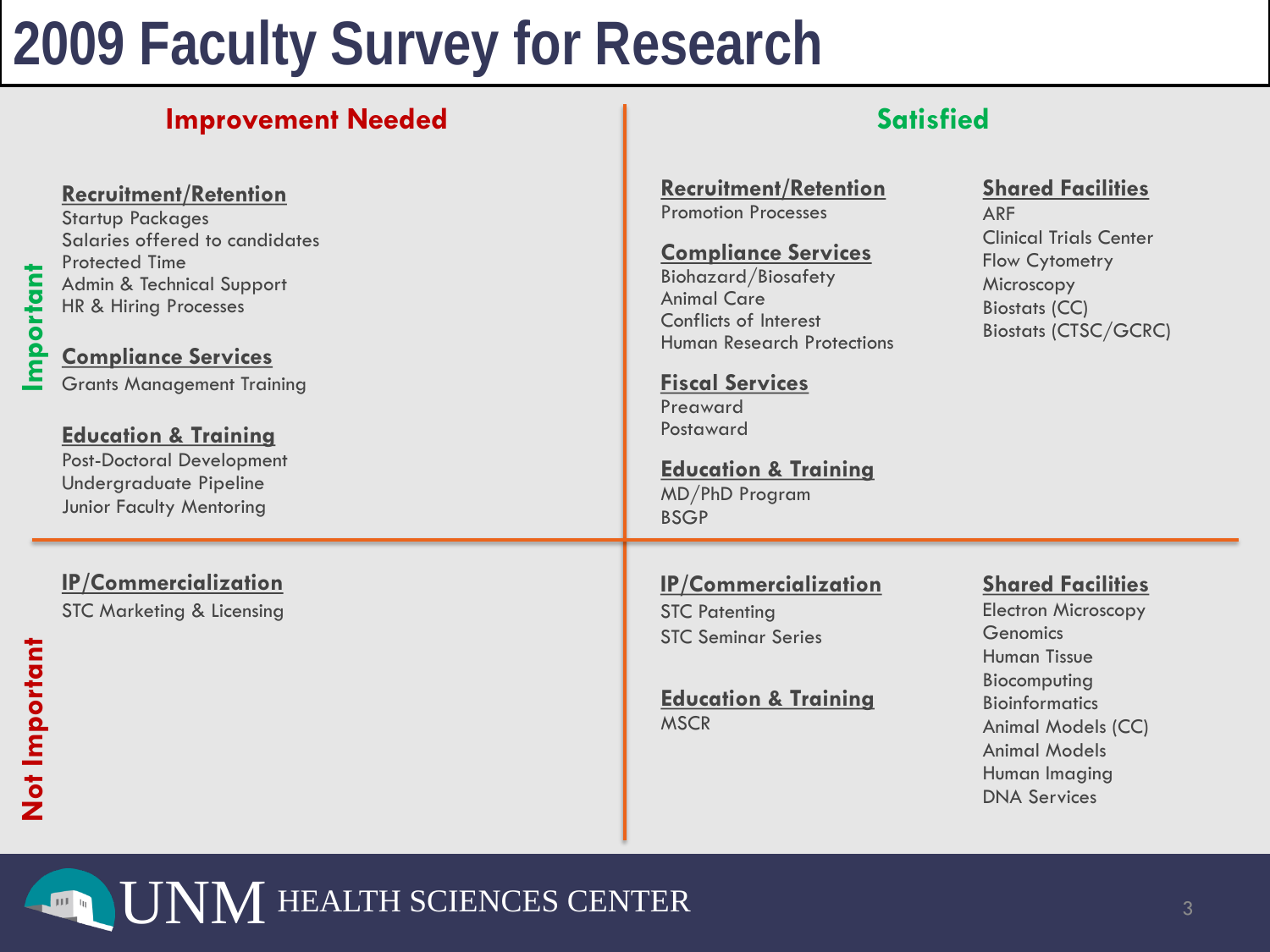### **Improvement Needed Satisfied**

| mportant      | <b>Recruitment/Retention</b><br><b>Startup Packages</b><br>Salaries offered to candidates<br><b>Protected Time</b><br>Admin & Technical Support<br>HR & Hiring Processes<br><b>Compliance Services</b><br><b>Grants Management Training</b><br><b>Education &amp; Training</b><br>Post-Doctoral Development<br>Under Fuduot Meineling<br><b>Junior Faculty Mentoring</b> | <b>Shared Facilities</b><br><b>Clinical Trials Center</b>                                                              | <b>Recruitment/Retention</b><br><b>Promotion Processes</b><br><b>Compliance Services</b><br><b>Biohazard/Biosafety</b><br><b>Animal Care</b><br>Conflicts of Interest<br><b>Human Research Protections</b><br><b>Fiscal Services</b><br>Preaward<br>Postaward<br><b>Education &amp; Training</b><br>MD/PhD Program<br><b>BSGP</b> | <b>Shared Facilities</b><br><b>ARF</b><br><b>Clinical Trials Center</b><br>Flow Cytometry<br>Microscopy<br><b>Biostats (CC)</b><br><b>Biostats (CTSC/GCRC)</b><br><b>Undergraduate Pipeline</b>                          |
|---------------|--------------------------------------------------------------------------------------------------------------------------------------------------------------------------------------------------------------------------------------------------------------------------------------------------------------------------------------------------------------------------|------------------------------------------------------------------------------------------------------------------------|-----------------------------------------------------------------------------------------------------------------------------------------------------------------------------------------------------------------------------------------------------------------------------------------------------------------------------------|--------------------------------------------------------------------------------------------------------------------------------------------------------------------------------------------------------------------------|
| Not Important | <b>IP/Commercialization</b><br><b>STC Marketing &amp; Licensing</b><br><b>STC Patenting</b><br><b>STC Seminar Series</b>                                                                                                                                                                                                                                                 | <b>Shared Facilities</b><br>Biocomputing<br><b>Bioinformatics</b><br><b>Animal Models (CC)</b><br><b>Animal Models</b> | <b>IP/Commercialization</b><br><b>STC Patenting</b><br><b>STC Seminar Series</b><br><b>Education &amp; Training</b><br><b>MSCR</b>                                                                                                                                                                                                | <b>Shared Facilities</b><br><b>Electron Microscopy</b><br>Genomics<br><b>Human Tissue</b><br>Biocomputing<br><b>Bioinformatics</b><br>Animal Models (CC)<br><b>Animal Models</b><br>Human Imaging<br><b>DNA Services</b> |

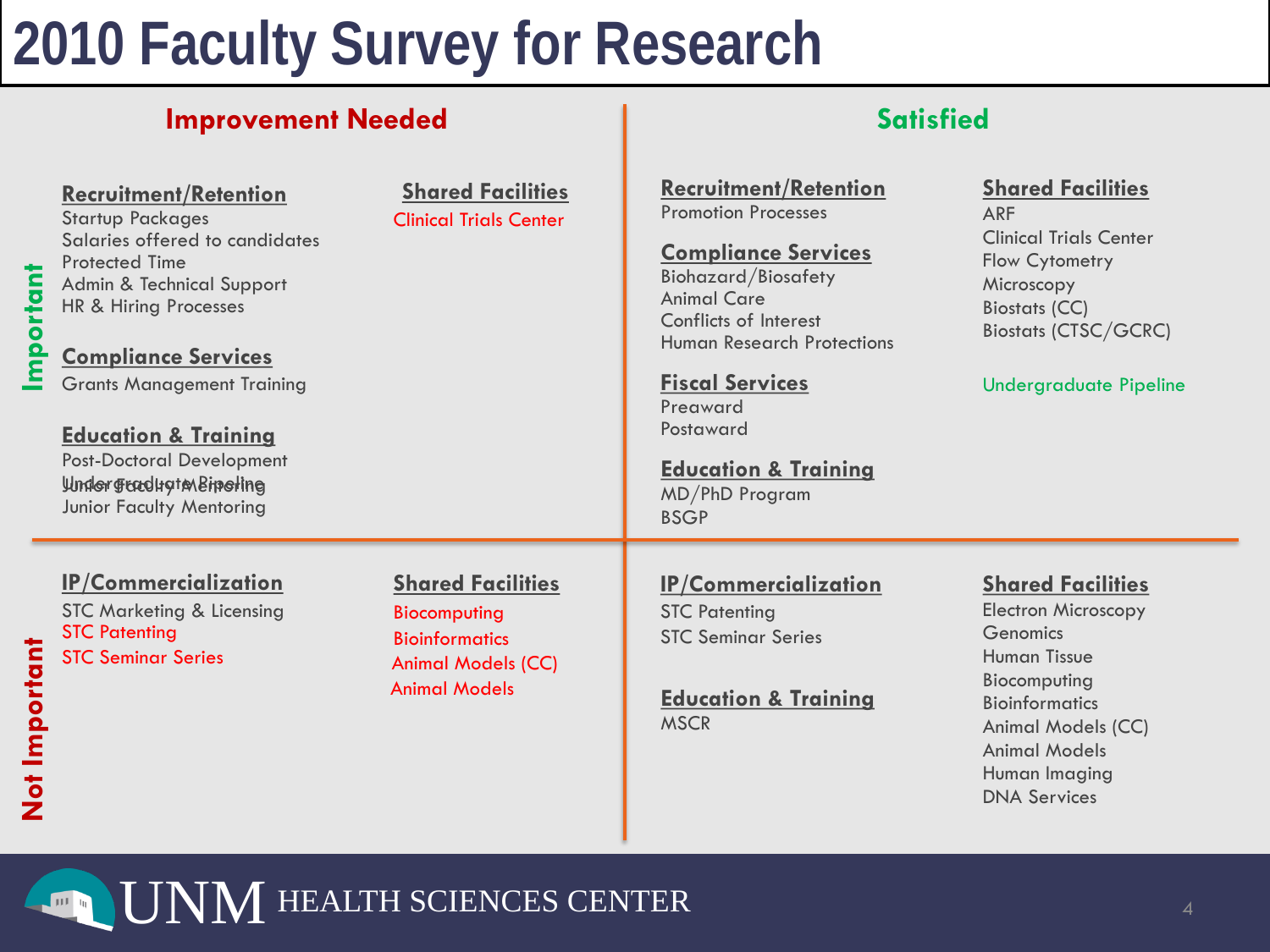### **Improvement Needed and Satisfied Satisfied**

| mportant      | <b>Recruitment/Retention</b><br><b>Startup Packages</b><br>Salaries offered to candidates<br><b>Protected Time</b><br>Admin & Technical Support<br>HR & Hiring Processes<br><b>Compliance Services</b><br><b>Grants Management Training</b><br><b>Education &amp; Training</b><br><b>Post-Doctoral Development</b><br>Junior Faculty Mentoring | <b>Shared Facilities</b><br><b>Clinical Trials Center</b>                                                       | <b>Recruitment/Retention</b><br><b>Promotion Processes</b><br><b>Compliance Services</b><br><b>Biohazard/Biosafety</b><br><b>Animal Care</b><br>Conflicts of Interest<br><b>Human Research Protections</b><br><b>Grants Management Training</b><br><b>Fiscal Services</b><br>Preaward<br>Postaward<br><b>Education &amp; Training</b><br>MD/PhD Program<br><b>BSGP</b> | <b>Shared Facilities</b><br><b>ARF</b><br>Flow Cytometry<br>Microscopy<br><b>Biostats (CC)</b><br><b>Biostats (CTSC/GCRC)</b><br><b>Clinical Trials Center</b><br><b>Undergraduate Pipeline</b><br><b>Post-Doctoral Development</b> |
|---------------|------------------------------------------------------------------------------------------------------------------------------------------------------------------------------------------------------------------------------------------------------------------------------------------------------------------------------------------------|-----------------------------------------------------------------------------------------------------------------|------------------------------------------------------------------------------------------------------------------------------------------------------------------------------------------------------------------------------------------------------------------------------------------------------------------------------------------------------------------------|-------------------------------------------------------------------------------------------------------------------------------------------------------------------------------------------------------------------------------------|
| Not Important | <b>IP/Commercialization</b><br><b>STC Marketing &amp; Licensing</b><br><b>STC Patenting</b><br><b>STC Seminar Series</b>                                                                                                                                                                                                                       | <b>Shared Facilities</b><br>Biocomputing<br><b>Bioinformatics</b><br>Animal Models (CC)<br><b>Animal Models</b> | <b>IP/Commercialization</b><br><b>STC Marketing &amp; Licensing</b><br><b>STC Patenting</b><br><b>STC Seminar Series</b><br><b>Education &amp; Training</b><br><b>MSCR</b>                                                                                                                                                                                             | <b>Shared Facilities</b><br><b>Electron Microscopy</b><br>Genomics<br><b>Human Tissue</b><br><b>DNA Services</b><br>Human Imaging<br><b>Animal Models (CC)</b>                                                                      |

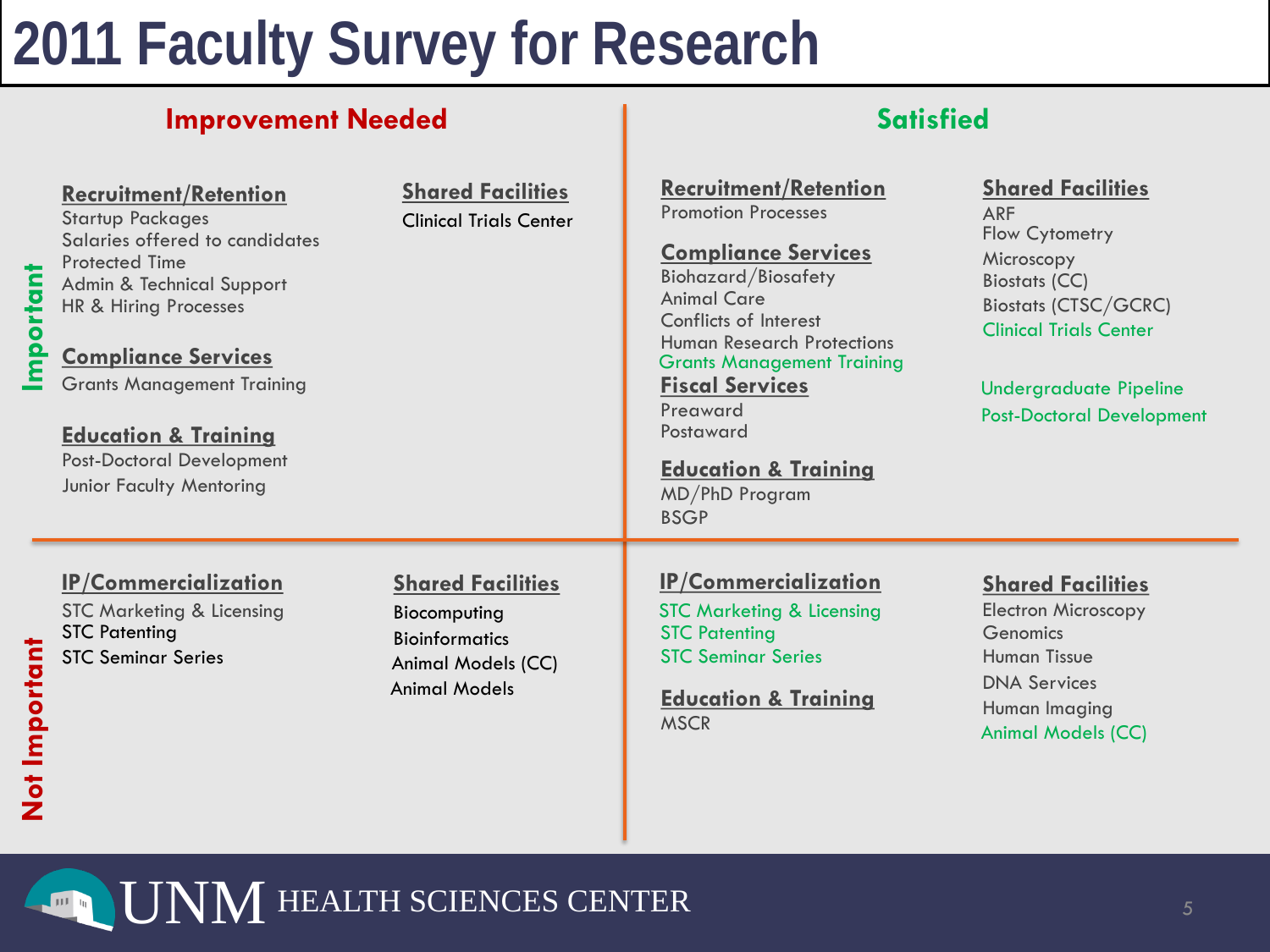### **Improvement Needed and Satisfied Satisfied**

| mportant      | <b>Recruitment/Retention</b><br><b>Startup Packages</b><br>Salaries offered to candidates<br><b>Protected Time</b><br>Admin & Technical Support<br>HR & Hiring Processes<br><b>Promotion Processes on CE Track</b><br><b>Education &amp; Training</b><br><b>Junior Faculty Mentoring</b> |                                                                                           | <b>IP/Commercialization</b><br><b>STC Patenting</b><br><b>Recruitment/Retention</b><br><b>Promotion Processes</b><br><b>Compliance Services</b><br><b>Biohazard/Biosafety</b><br><b>Animal Care</b><br>Conflicts of Interest<br><b>Human Research Protections</b><br><b>Grants Management Training</b><br><b>Fiscal Services</b><br>Preaward<br>Postaward<br><b>Education &amp; Training</b><br>MD/PhD Program<br><b>BSGP</b> | <b>Shared Facilities</b><br><b>ARF</b><br>Flow Cytometry<br>Microscopy<br><b>Biostats (CC)</b><br><b>Biostats (CTSC/GCRC)</b><br><b>Clinical Trials Center</b><br><b>Electron Microscopy</b><br><b>Genomics</b><br><b>Human Tissue</b><br>Human Imaging<br><b>Animal Models (CC)</b><br><b>MSCR</b><br><b>Undergraduate Pipeline</b><br><b>Post-Doctoral Development</b> |
|---------------|------------------------------------------------------------------------------------------------------------------------------------------------------------------------------------------------------------------------------------------------------------------------------------------|-------------------------------------------------------------------------------------------|-------------------------------------------------------------------------------------------------------------------------------------------------------------------------------------------------------------------------------------------------------------------------------------------------------------------------------------------------------------------------------------------------------------------------------|--------------------------------------------------------------------------------------------------------------------------------------------------------------------------------------------------------------------------------------------------------------------------------------------------------------------------------------------------------------------------|
| Not Important | <b>IP/Commercialization</b><br><b>STC Marketing &amp; Licensing</b>                                                                                                                                                                                                                      | <b>Shared Facilities</b><br>Biocomputing<br><b>Bioinformatics</b><br><b>Animal Models</b> | <b>IP/Commercialization</b><br><b>STC Marketing &amp; Licensing</b><br><b>STC Seminar Series</b><br><b>STC Patenting</b><br><b>STC Seminar Series</b><br><b>Education &amp; Training</b><br><b>MSCR</b>                                                                                                                                                                                                                       | <b>Shared Facilities</b><br><b>Electron Microscopy</b><br>Genomics<br><b>Human Tissue</b><br>Human Imaging<br><b>Animal Models (CC)</b><br><b>Animal Models</b><br>Biocomputing                                                                                                                                                                                          |

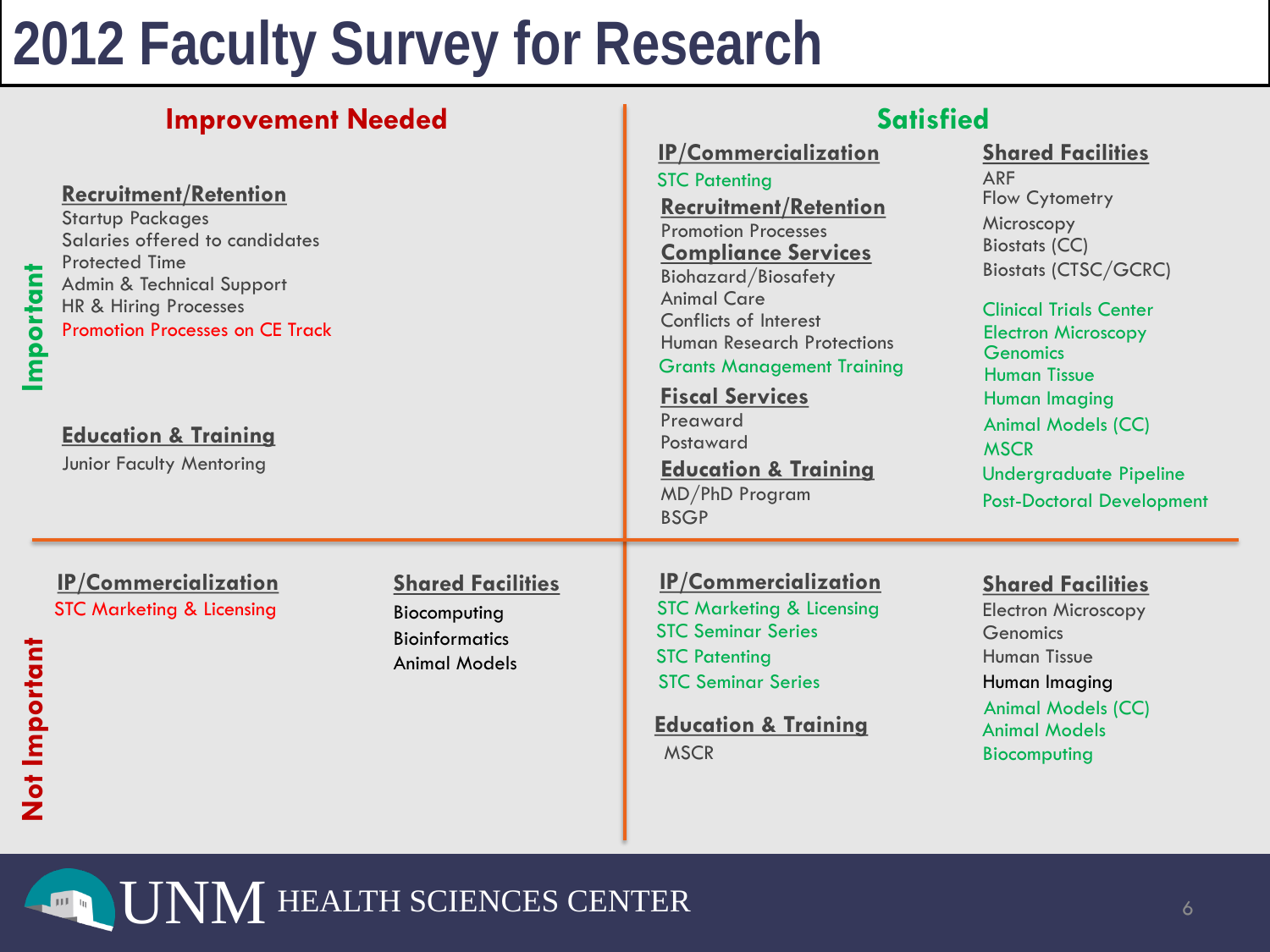**Important**

**Not Important**

Not Important

|                                                                                                                                               | <b>Satisfied</b>                                                                                                                                                                                                                                     |                                                                                                                                                                                  |
|-----------------------------------------------------------------------------------------------------------------------------------------------|------------------------------------------------------------------------------------------------------------------------------------------------------------------------------------------------------------------------------------------------------|----------------------------------------------------------------------------------------------------------------------------------------------------------------------------------|
| <b>Improvement Needed</b>                                                                                                                     | <b>IP/Commercialization</b>                                                                                                                                                                                                                          | <b>Education &amp; Training</b>                                                                                                                                                  |
|                                                                                                                                               | <b>STC Patenting</b>                                                                                                                                                                                                                                 | MD/PhD Program                                                                                                                                                                   |
| <b>Recruitment/Retention</b><br>Salaries offered to candidates<br><b>Protected Time</b><br>Admin & Technical Support<br>HR & Hiring Processes | <b>STC Marketing &amp; Licensing</b><br><b>Recruitment/Retention</b><br><b>Promotion Processes</b><br><b>Promotion Processes CE Track</b><br><b>Compliance Services</b><br><b>Biohazard/Biosafety</b><br><b>Animal Care</b><br>Conflicts of Interest | <b>BSGP</b><br><b>MSCR</b><br><b>UPN</b><br><b>CTSC Certificate</b><br><b>Shared Facilities</b><br><b>ARF</b><br>Flow Cytometry<br>Microscopy<br><b>Biostats (CC)</b>            |
| <b>Education &amp; Training</b><br><b>Junior Faculty Mentoring</b><br><b>Post-Doctoral Development</b>                                        | <b>Human Research Protections</b><br><b>Grants Management Training</b><br><b>Fiscal Services</b><br>Preaward<br>Postaward                                                                                                                            | <b>Biostats (CTSC/GCRC)</b><br><b>Clinical Trials Center</b><br>Microscopy<br>Genomics<br>Human Imaging<br><b>Bioinformatics</b><br><b>Undergraduate Pipeline</b>                |
|                                                                                                                                               | <b>IP/Commercialization</b><br><b>STC Seminar Series</b><br><b>Education &amp; Training</b><br><b>Nursing PhD Program</b>                                                                                                                            | <b>Shared Facilities</b><br><b>Electron Microscopy</b><br>Genomics<br><b>Human Tissue</b><br>Human Imaging<br><b>Animal Models (CC)</b><br><b>Animal Imaging</b><br>Biocomputing |

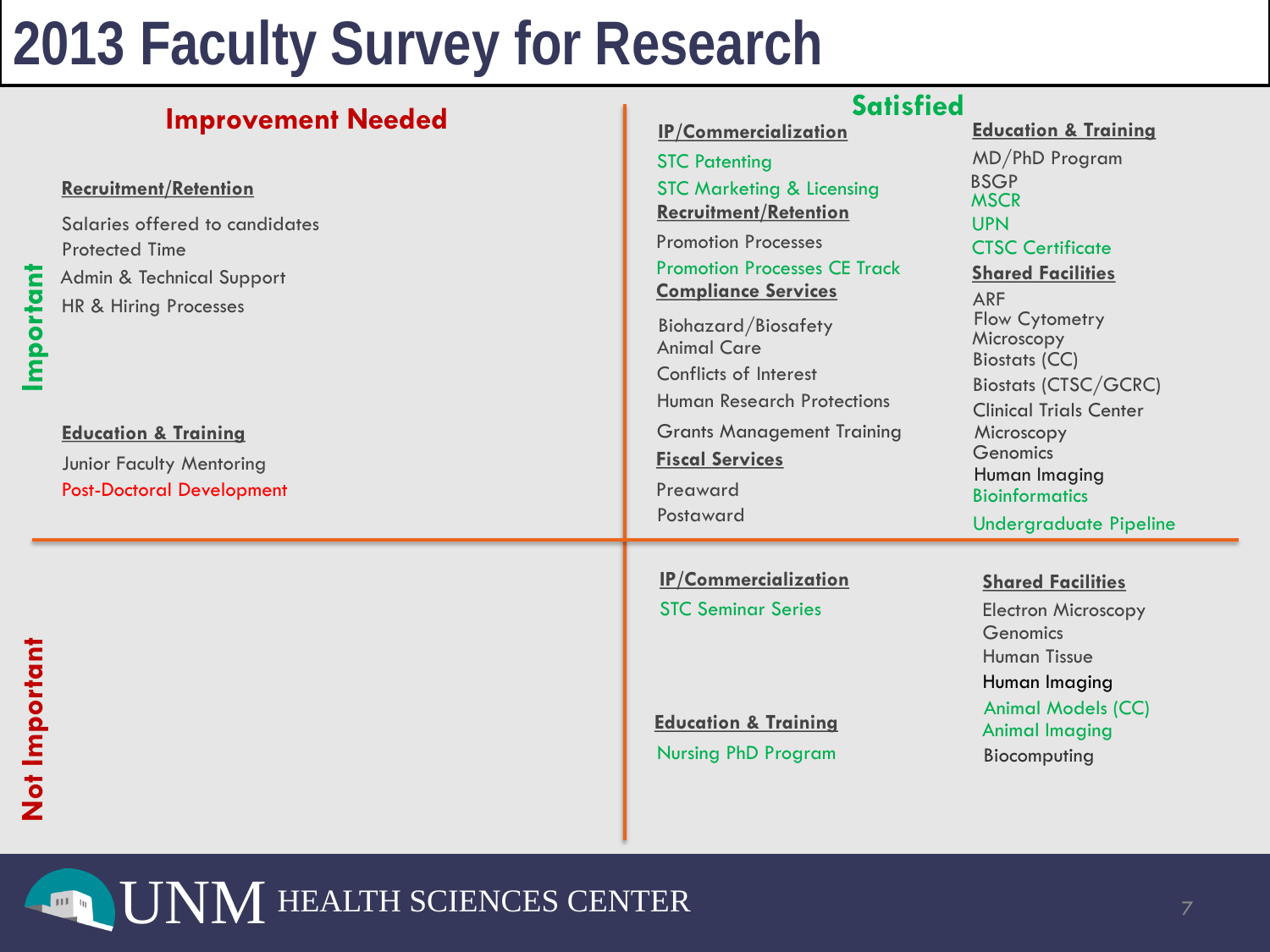### **Improvement Needed Satisfied Satisfied Satisfied**

#### **Faculty and Staff Recruitment and Retention**

Salaries offered to faculty candidates Protected time offered to faculty candidates Admin and technical support offered to faculty Human resources and hiring processes (staff) Human resources and hiring processes (faculty)

#### **Research Education and Training**

Post-Doctoral Development Program Junior Faculty Mentoring

#### **Compliance Services**

Biosafety Office Institutional Biosafety Committee Office of Animal Care and Compliance Institutional Animal Care and Use Committee Conflicts of Interest Program/Committee Radiation Control Committee Grants Management Training Human Research Protections Office Human Research Review Committee

#### **Intellectual Property**

STC patenting processes STC marketing and licensing processes

#### **Research Education and Training**

MD/PhD Program BSGP **MSCR** CTS Certificate Program UPN

#### **Faculty and Staff Recruitment and Retention**

Faculty promotion process on tenure track Faculty promotion process on clinician educator track

#### **Shared Facilities**

Animal Resource Facility Clinical Trials Center/CRU Flow Cytometry/Drug Discovery Microscopy **Genomics** Biostatistics- Cancer Center Biostatistics- CTSC **Bioinformatics** Animal Imaging Core Human Imaging

#### **Fiscal Services**

Fiscal services grant submission processes (Preaward) Fiscal services billing & postaward services Clarity of Preaward policies & procedures Timeliness of Preaward Services

**Shared Facilities** Biocomputing (Cheminformatics)

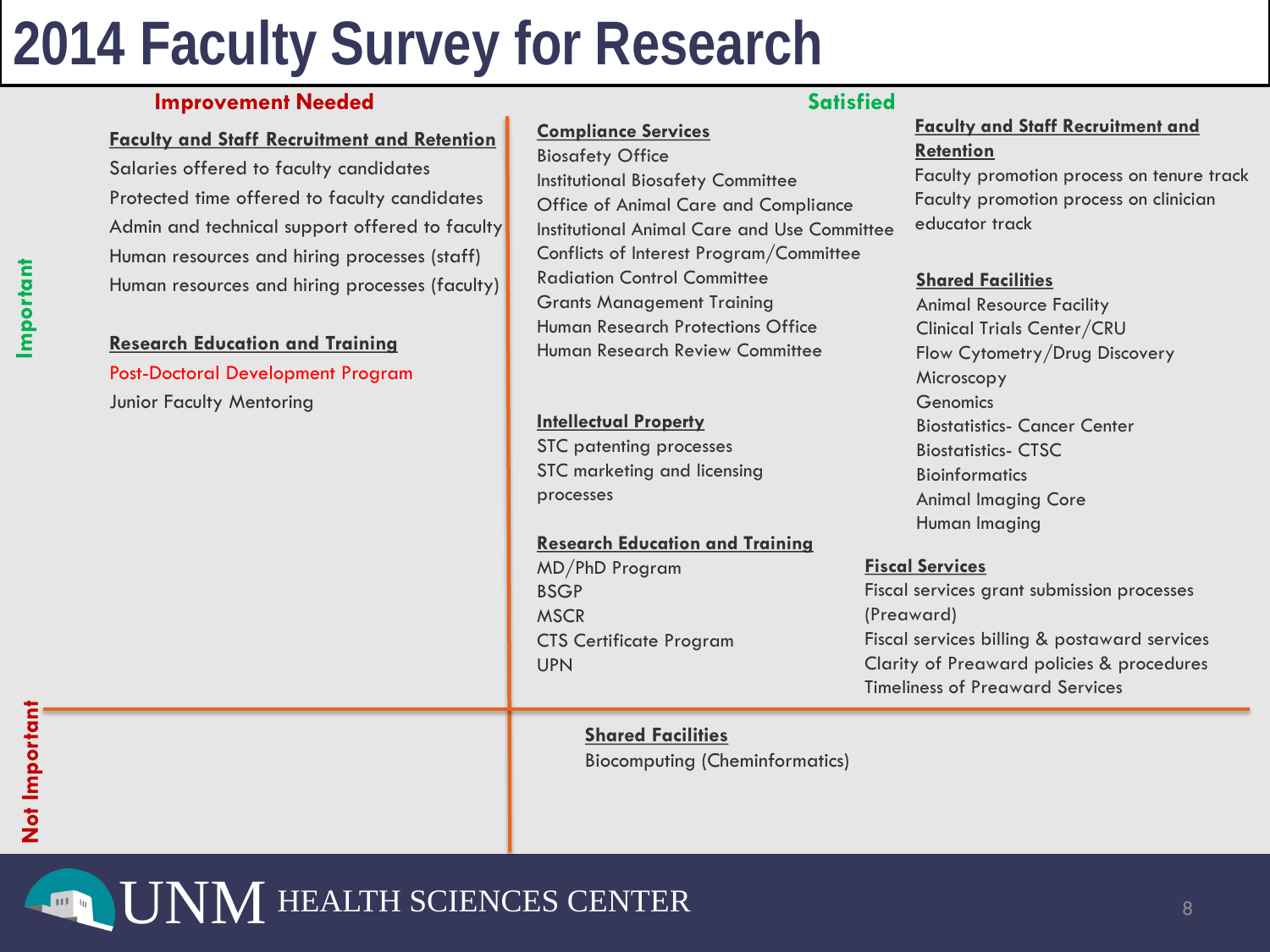### **Improvement Needed Satisfied Satisfied Satisfied**

#### **Faculty and Staff Recruitment and Retention**

Salaries offered to faculty candidates Protected time offered to faculty candidates Administrative and technical support offered to faculty candidates

Faculty Human Resources and hiring process

#### **Topaz**

**Important**

Topaz protocol management software **Research Education and Training** Junior Faculty Mentoring

#### **Faculty and Staff Recruitment and**

#### **Retention**

Faculty promotion process on tenure track Fiscal Services billing and postaward Faculty promotion process on clinician educator track **Compliance Services** Biosafety Office (Biohazard Compliance) Clinical Trials Center/Clinical Research Institutional Biosafety Committee Office of Animal Care Compliance Institutional Animal Care and Use **Committee** Conflicts of Interest Program/Committee Radiation Control Committee Grants Management Training Human Research Protections Office Human Research Review Committee **Topaz** Topaz Animal Orders Software Topaz Animal Census Software Topaz Animal Billing Software **Click**

procedures (pre & post award) services **Shared Facilities** Animal Resource Facility Unit Flow Cytometry/Drug Discovery Microscopy Genomics (KUGR) Human Tissue Repository Biostatistics – Cancer Center Biostatistics – CTSC (MRF) Bioinformatics (CTSC: Data Warehouse mining, REDCap, participant recruitment, survey support) **CTSC** Translational Laboratory (T-Laboratory) – **CTSC** 

Clinical Laboratory – CTSC

Clarity of Fiscal Services policies and

Community Engagement Research Core – Weekly emails on grant opportunities Science and Technology Center marketing and licensing processes **Research Education and Training** MD/PhD Program Biomedical Sciences Graduate Program Nursing PhD Program Masters of Science in Clinical Research Program Certificate Program – Clinical & Translational Science Post-Doctoral Development Program Undergraduate Pipeline Program **HSLIC Support for Research**  Library Services Information Technology (IT) Support **Clinical & Translational Science Center** CTSC Services overall Pilot Awards Program

**Clinical & Translational Science Center**

VIVO Research Networking Tool

**Shared Facilities** Biocomputing (Cheminformatics)

#### $\mathbf{UNM}$  HEALTH SCIENCES CENTER  $\mathbb{F}^{\mathbf{N}}$  Sepal Services grant submission process  $\mathbb{F}^{\mathbf{N}}$ (preaward)

Click COI Software Click IRB Software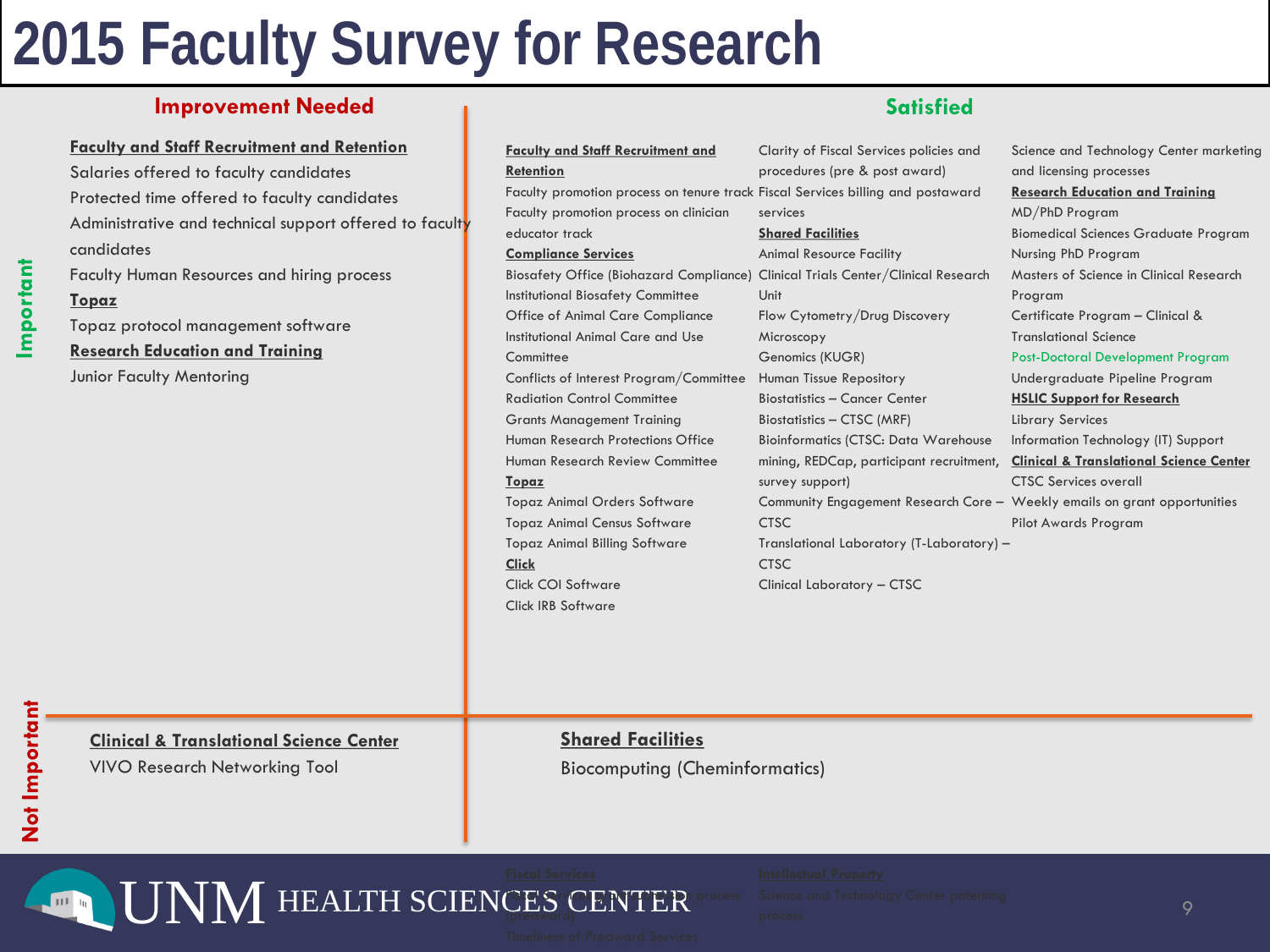#### **Improvement Needed Satisfied Satisfied Satisfied**

**Topaz**

Topaz Protocol Management Software

#### **Shared Facilities**

Animal Imaging Core (BRaIN and COP) Biocomputing (Cheminformatics)

**Clinical & Translational Science Center** VIVO Research Networking Tool

#### **Faculty and Staff Recruitment and Retention**

Faculty promotion process on tenure track Faculty promotion process on clinician educator track

#### **Compliance Services**

Biosafety Office (Biohazard Compliance) Institutional Biosafety Committee Office of Animal Care Compliance Institutional Animal Care and Use Committee Conflicts of Interest Program/Committee Radiation Control Committee Grants Management Training Human Research Protections Office Human Research Review Committee

#### **Topaz**

### <mark>Topaz Protocol Management Software</mark><br>Topaz Animal Orders Software

Topaz Animal Census Software Topaz Animal Billing Software

#### **Click**

Click COI Software Click ERA Grants Software Click IRB Software

#### **Fiscal Services**

Fiscal Services grant submission process (preaward) Timeliness of Preaward Services Clarity of Fiscal Services policies and procedures (pre & post award) Fiscal Services billing and postaward services

#### **Shared Facilities**

Animal Resource Facility Clinical Trials Center/Clinical Research Unit Flow Cytometry/Drug Discovery Microscopy Electron Microscopy Genomics (KUGR) Human Tissue Repository Biostatistics – Cancer Center Biostatistics – CTSC (MRF) Bioinformatics (CTSC: Data Warehouse mining, REDCap, participant recruitment, survey support) Animal Models & Imaging Core – Cancer **Center** Community Engagement Research Core – **CTSC** Translational Laboratory (T-Laboratory) – CTSC Clinical Laboratory – CTSC

#### **Intellectual Property**

Science and Technology Center patenting process Science and Technology Center marketing and licensing processes Science and Technology Center seminar series

#### **HSLIC Support**

Library Services IT services

#### **Clinical & Translational Science Center**

CTSC Services overall Weekly emails on grant opportunities Pilot Awards Program Biodesign Program Synergy Meetings

10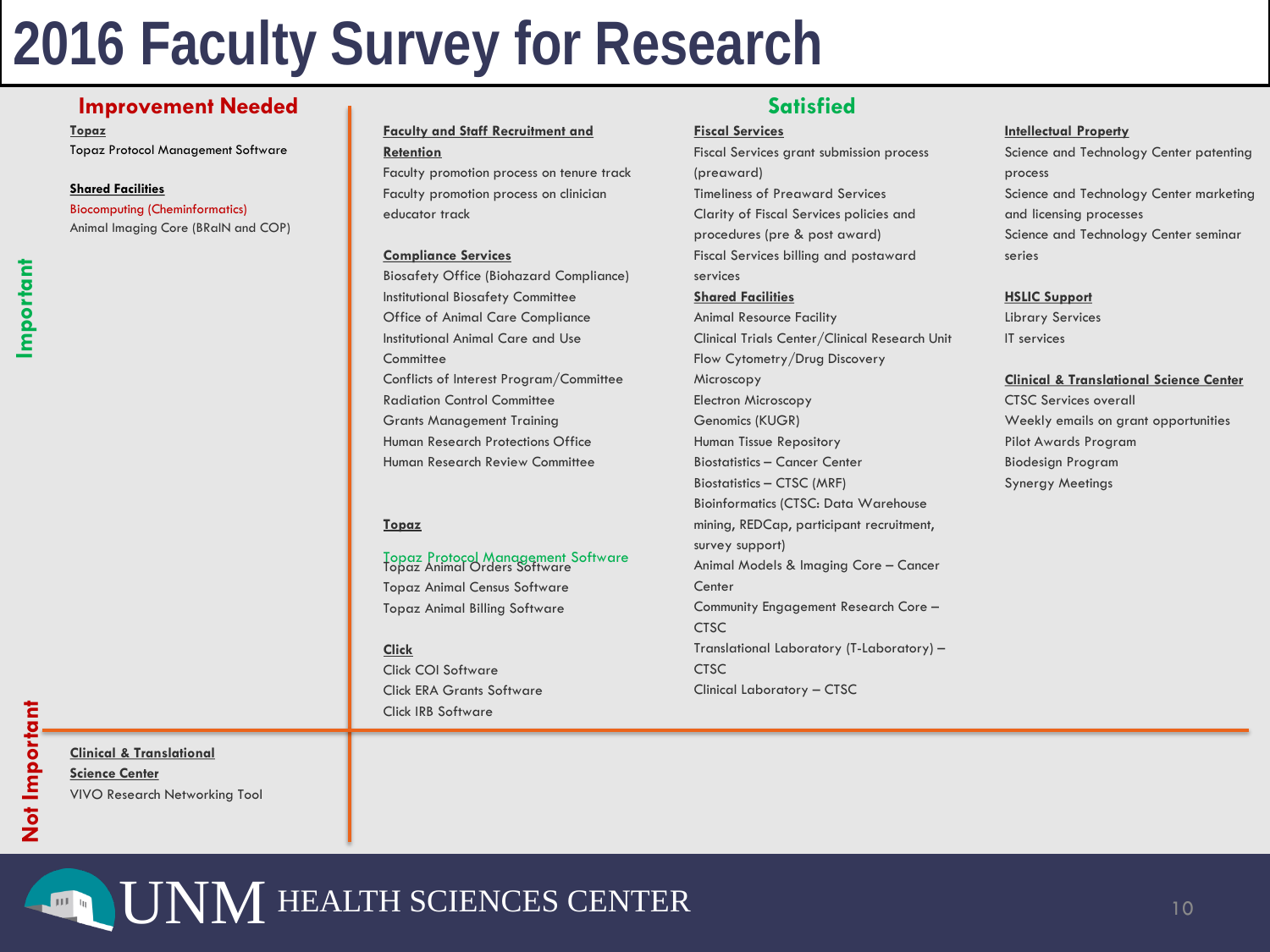### **Improvement Needed Satisfied Satisfied**

**Faculty and Staff Recruitment and Retention** Salaries offered to faculty candidates Protected time offered to faculty candidates Faculty Human Resources and hiring process Staff Human Resources and hiring process

**Shared Facilities** Biostatistics – CTSC (MRF)

**Intellectual Property** Science and Technology Center marketing and licensing processes **Faculty and Staff Recruitment**  Administrative and technical support offered to faculty candidates

Faculty promotion process on tenure track Faculty promotion process on clinician educator track

**Compliance Services**

Biosafety Office (Biohazard Compliance) Institutional Biosafety Committee Office of Animal Care Compliance Institutional Animal Care and Use COI Committee Radiation Control Committee Grants Management Training Human Research Protections Office Human Research Review Committee

#### **Topaz**

Topaz Protocol Management Software Topaz Animal Orders Software Topaz Animal Census Software Topaz Animal Billing Software

**Click** Click COI/ERA/IRB Software

#### **Fiscal Services**

Fiscal Services grant submission process (preaward) Timeliness of Preaward Services Clarity of Fiscal Services policies and procedures (pre & post award) Fiscal Services billing and postaward services

#### **Shared Facilities**

Animal Resource Facility Clinical Trials Center/Clinical Research Unit Flow Cytometry/Drug Discovery Microscopy Electron Microscopy Genomics (KUGR) Human Tissue Repository

#### Biostatistics – Cancer Center Bioinformatics (CTSC: Data Warehouse Biocomputing (Cheminformatics)<br>mining, REDCap, participant recruitment, survey support) Animal Models & Imaging Core – Cancer **Center** Animal Imaging Core (BRaIN and COP) Community Engagement Research Core

Translational Laboratory (T-Laboratory) Clinical Laboratory – CTSC

#### **Intellectual Property** Science and Technology Center patenting process

Science and Technology Center seminar series

#### **Clinical & Translational Science Center**

CTSC Services overall Weekly emails on grant opportunities Pilot Awards Program Biodesign Program Synergy Meetings

**Clinical & Translational Science Center** VIVO Research Networking Tool

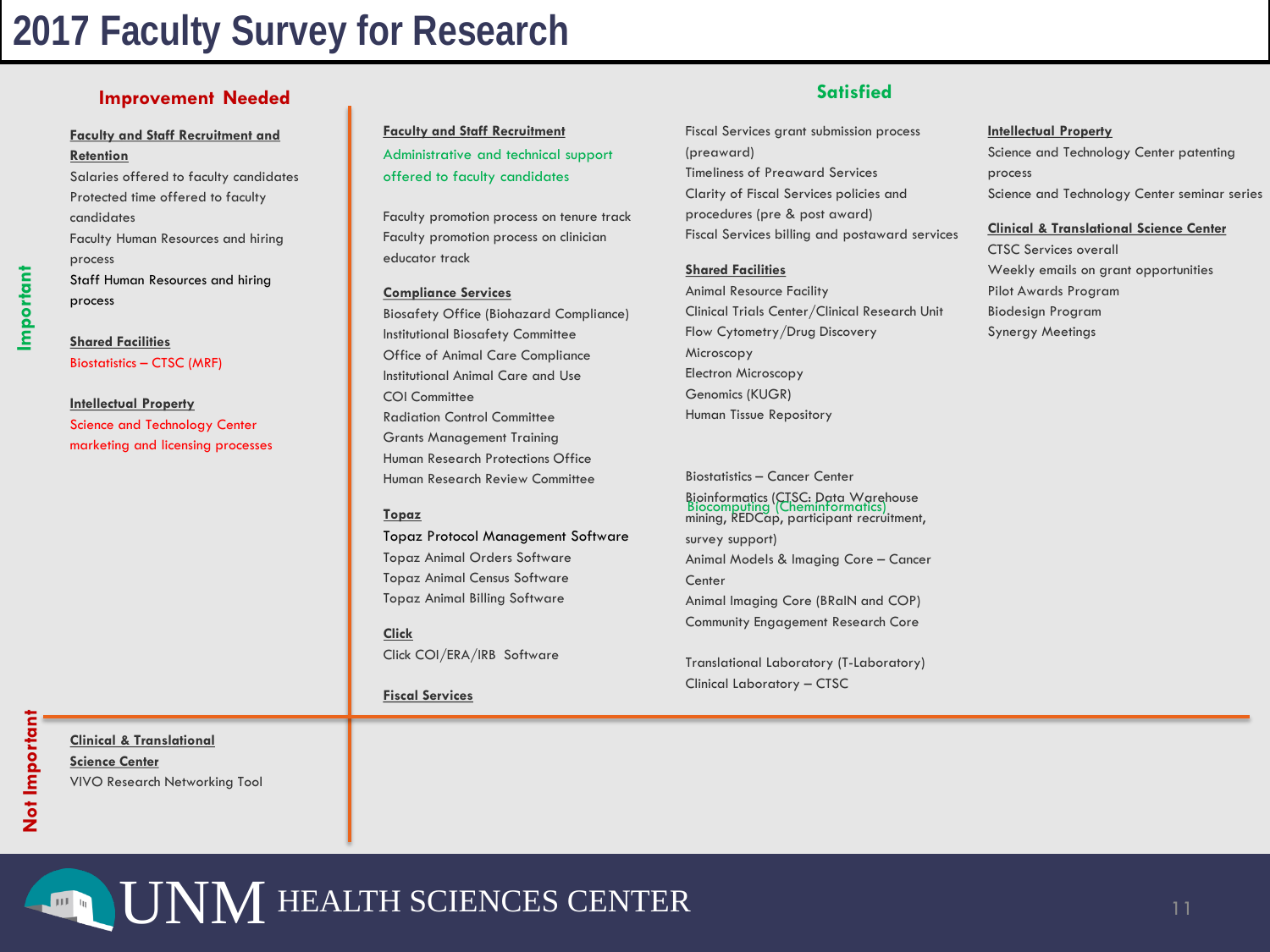## **Top 10 Highest Ranked for Satisfaction**

| 1. Shared Facilities: Animal Resource Facility                                                                                                                                                                                                            | 3.62 |
|-----------------------------------------------------------------------------------------------------------------------------------------------------------------------------------------------------------------------------------------------------------|------|
| 2. Compliance Services - Office of Animal Care & Compliance                                                                                                                                                                                               | 3.52 |
| 3. Shared Facilities - Animal Models & Imaging Core- Cancer Center                                                                                                                                                                                        | 3.47 |
| 4. Shared Facilities: Shared Facilities - Microscopy                                                                                                                                                                                                      | 3.45 |
| 5. Shared Facilities: Electron Microscopy                                                                                                                                                                                                                 | 3.35 |
| 6. Human Research Protections Office: Staff are professional in their interactions with<br>investigators and their research staff                                                                                                                         | 3.24 |
| 7. CTSC - Clinical Laboratory                                                                                                                                                                                                                             | 3.16 |
| 8. Human Research Protections Office: Is effective in their federally mandated role of reviewing<br>and monitoring research involving human subjects and ensuring that appropriate steps are<br>taken to protect the rights and welfare of those subjects | 3.12 |
| 9. Human Research Protections Office: Is effective in their federally mandated role of reviewing<br>and monitoring research involving human subjects and ensuring that appropriate steps are<br>taken to protect the rights and welfare of those subjects | 3.12 |
| 10. CTSC – Pilot Awards Program                                                                                                                                                                                                                           | 3.11 |

**LEALTH SCIENCES CENTER**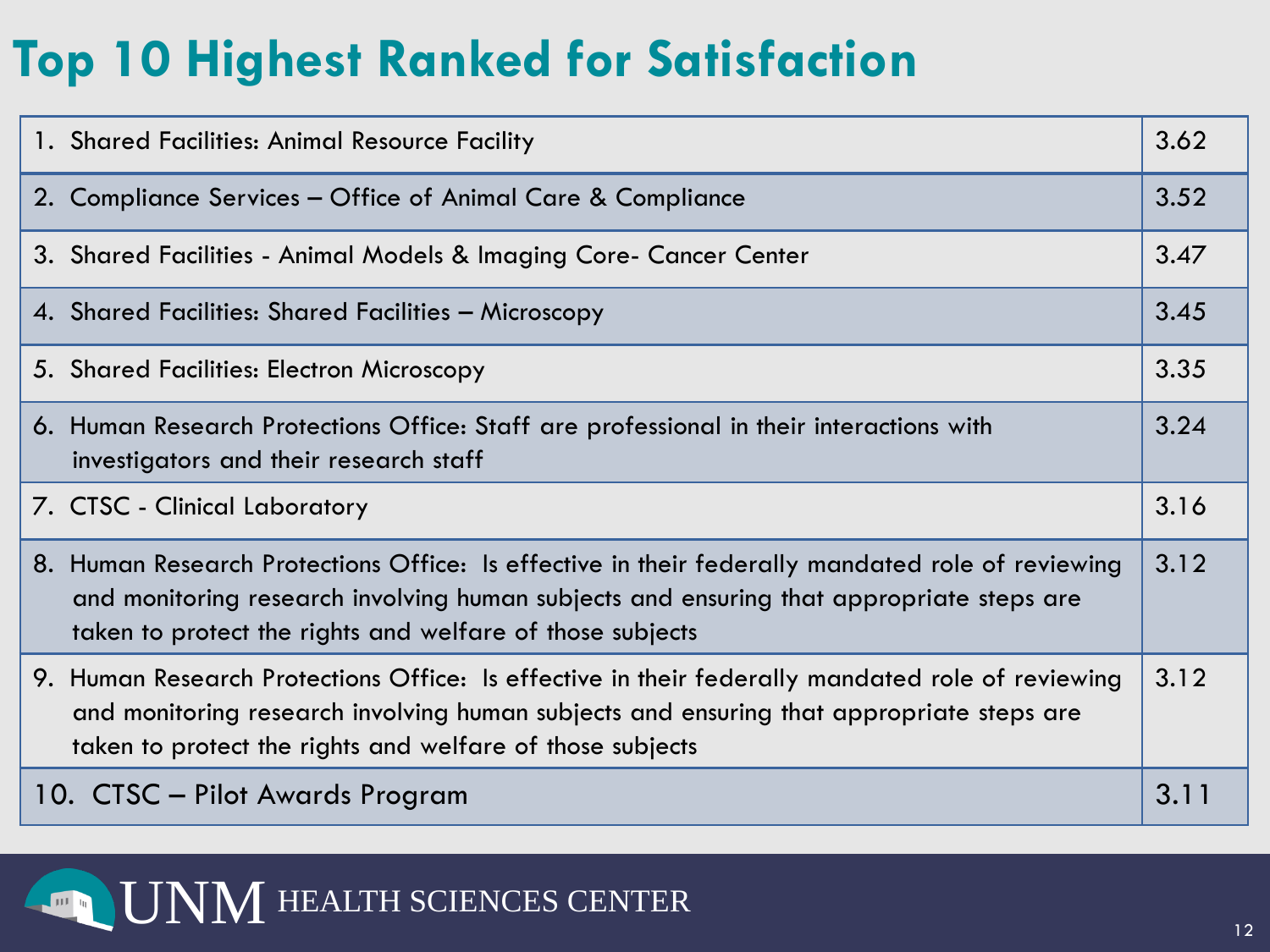## **Bottom 10 Lowest Ranked for Satisfaction**

| 1. VIVO Research Networking Tool                                                                                  | 2.21 |
|-------------------------------------------------------------------------------------------------------------------|------|
| 2. Faculty & Staff Recruitment & Retention: Salaries offered to faculty candidates                                | 2.22 |
| 3. Faculty & Staff Recruitment & Retention: Staff human resources and hiring processes                            | 2.33 |
| 4. Faculty & Staff Recruitment & Retention: Faculty human resources and hiring processes                          | 2.38 |
| 5. Faculty & Staff Recruitment & Retention: Protected time offered to faculty candidates                          | 2.44 |
| 6. Faculty & Staff Recruitment & Retention: Administrative and technical support offered to<br>faculty candidates | 2.47 |
| 7. Topaz – Protocol Management Software                                                                           | 2.52 |
| 8. Shared Facilities - Biostatistics - CTSC (MRF)                                                                 | 2.61 |
| 9. Faculty & Staff Recruitment & Retention: Faculty promotion on clinician educator track                         | 2.60 |
| 10. Intellectual Property – Science and Technology Center marketing and licensing processes                       | 2.64 |

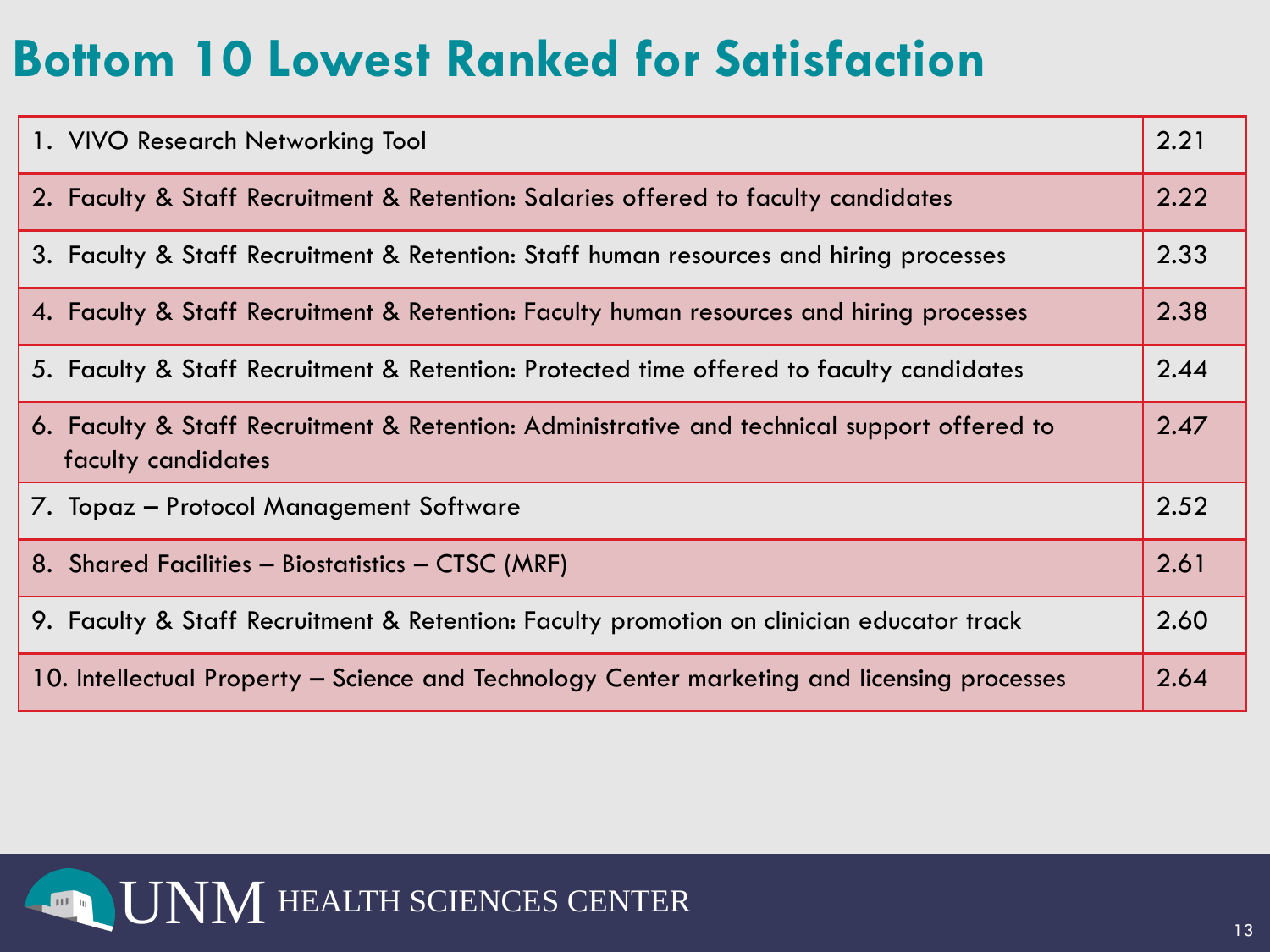# **Top 10 Response Rate**

| <b>Question</b>                                                                     | <b>Responses</b> |
|-------------------------------------------------------------------------------------|------------------|
| 1. Do you have, or have you had extramural funding in the last 3 years?             | 98.6%            |
| 2. During the past 24 months did you receive internal pilot funding?                | 98.6%            |
| 3. Which of the UNM HSC Research Signature Programs are aligned with your research? | 95.5%            |
| 4. Salaries offered to faculty candidates                                           | 88.8%            |
| 5. Protected time offered to faculty candidates                                     | 88.8%            |
| 6. Administrative and technical support offered to faculty candidates               | 88.8%            |
| 7. Faculty Human Resources and hiring processes                                     | 88.8%            |
| 8. Faculty promotion process on tenure track                                        | 88.3%            |
| 9. Faculty promotion process on clinician educator track                            | 88.3%            |
| 10. Staff human resources and hiring processes                                      | 88.3%            |

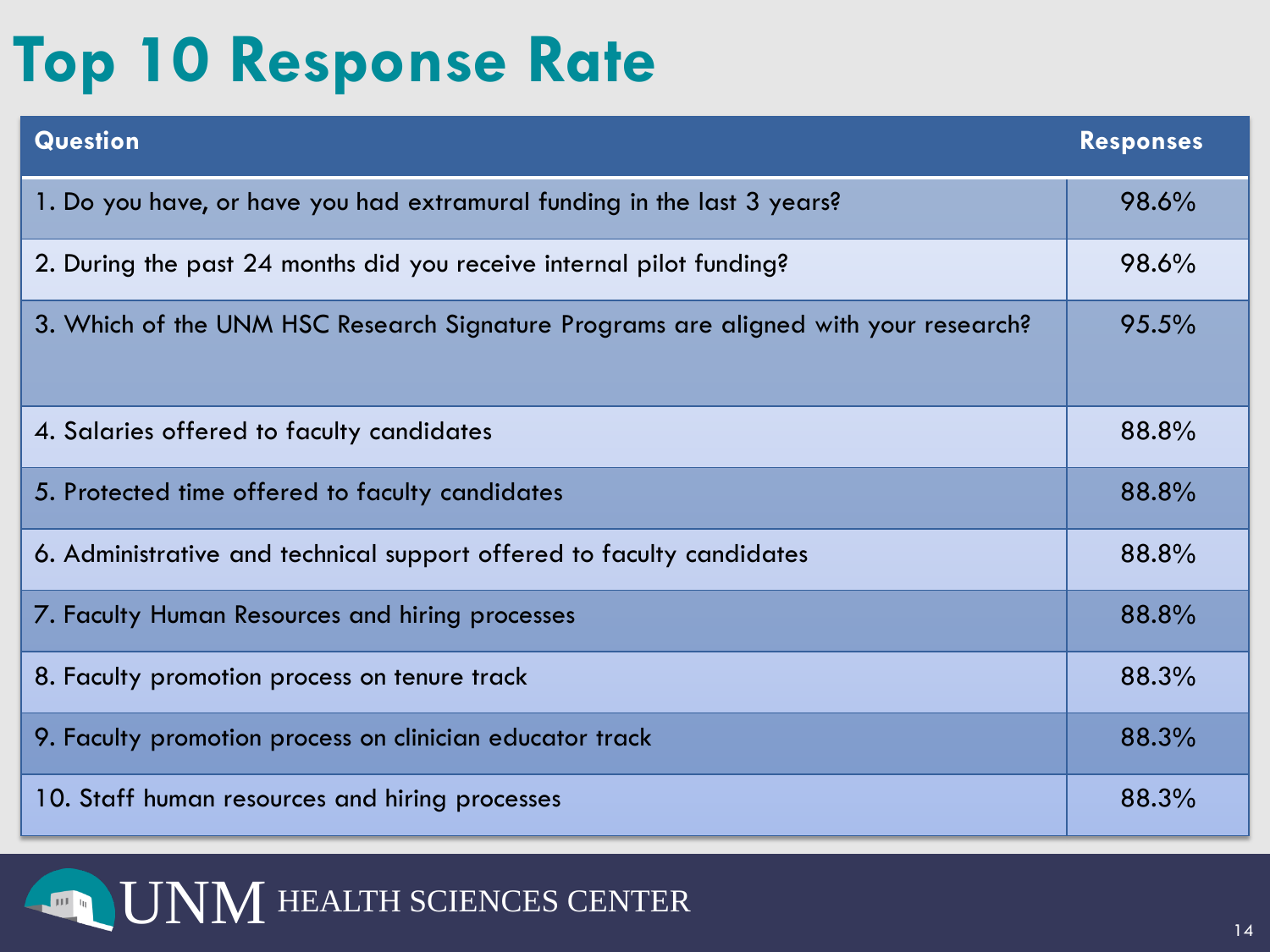# **Bottom 10 Response Rate**

|    | <b>Question</b>                                                                                                                                                                                                                 | <b>Responses</b> |
|----|---------------------------------------------------------------------------------------------------------------------------------------------------------------------------------------------------------------------------------|------------------|
| 1. | I have utilized the IRB-on-the-Go service provided by the Human Research Protections Office (HRPO)                                                                                                                              | 29.9%            |
| 2. | Use of Core Centers and Shared Facilities                                                                                                                                                                                       | 51.7%            |
| 3. | The HRPO staff has helped me better evaluate risks to my study subjects.                                                                                                                                                        | 54.9%            |
| 4. | The HSC HRPO staff are knowledgeable about UNM policies and federal and state regulations<br>related to human subjects protections.                                                                                             | 55.8%            |
|    | 5. The HRPO staff has helped me to better optimize informed consent for my subjects.                                                                                                                                            | 56.2%            |
|    | 6. When evaluating the research protocol, the Human Research Review Committee (HRRC) focuses on the<br>consenting process in its entirety rather than only the consent document                                                 | 56.2%            |
|    | 7. The HRRC is effective in their federally mandated role of reviewing and monitoring research involving<br>human subjects and ensuring that appropriate steps are taken to protect the rights and welfare of<br>those subjects | 56.6%            |
|    | 8. HRRC is effective in their federally mandated role of reviewing and monitoring research involving human<br>subjects and ensuring that appropriate steps are taken to protect the rights and welfare of those<br>subjects     | 56.7%            |
|    | 9. Why did you decide not to use CTSC resources?                                                                                                                                                                                | 57.1%            |
|    | 10. Which CTSC resources were you aware of prior to this survey?                                                                                                                                                                | 60.7%            |

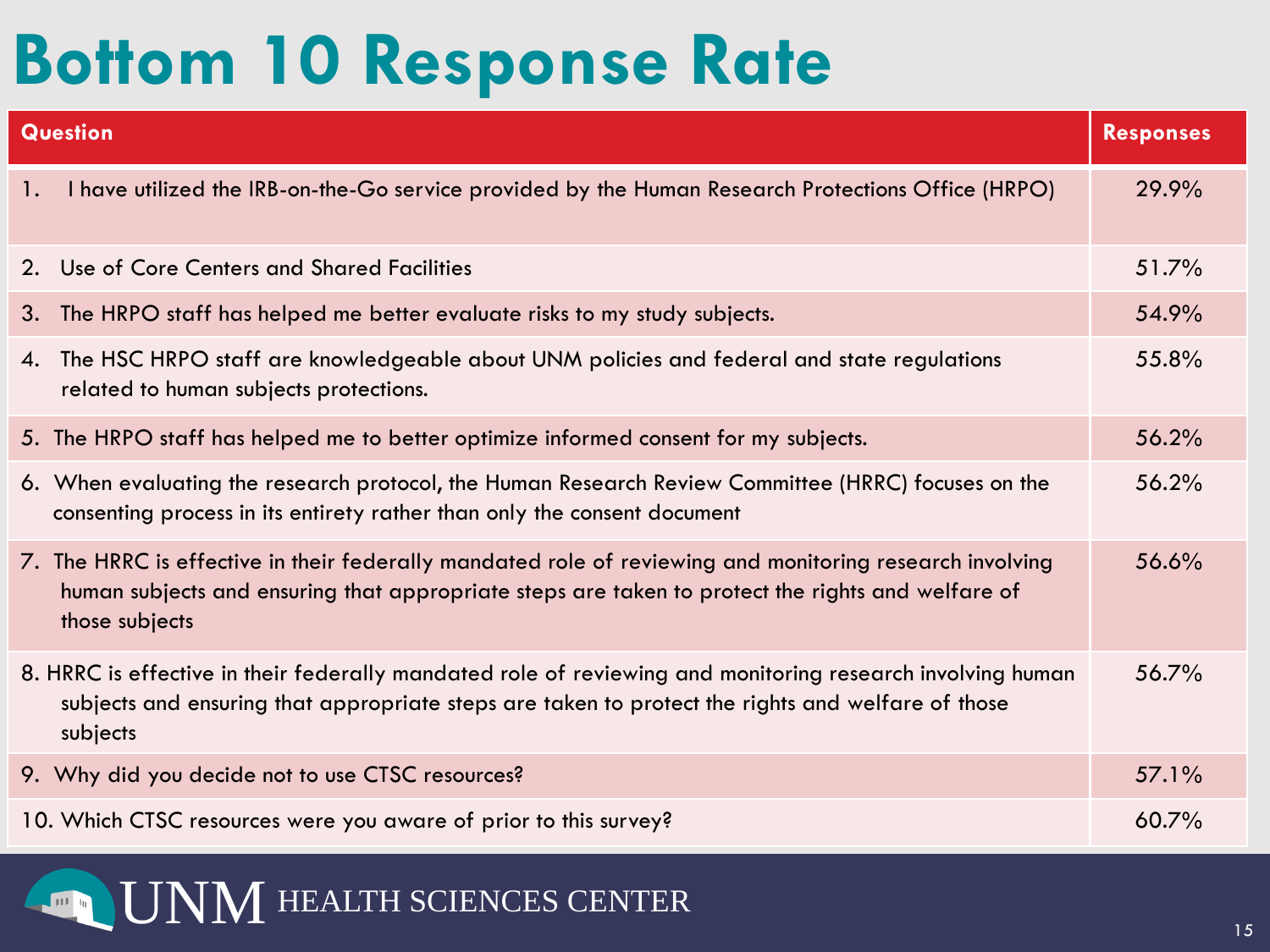### **Improved Ratings 2016→2017**

|                                                             | 2016 | 2017 |  |  |
|-------------------------------------------------------------|------|------|--|--|
| <b>Faculty and Staff Recruitment and Retention</b>          |      |      |  |  |
| Administrative & Tech support offered to faculty candidates | 2.40 | 2.47 |  |  |
| <b>Faculty Promotion Process on Tenure Track</b>            | 2.77 | 2.90 |  |  |
|                                                             |      |      |  |  |
| <b>Shared Facilities</b>                                    |      |      |  |  |
| <b>Animal Resource Facility</b>                             | 3.47 | 3.62 |  |  |
| Flow Cytometry/Drug Discovery                               | 2.86 | 3.22 |  |  |
| Animal Models & Imaging Core - Cancer Center                | 2.89 | 3.47 |  |  |
| Animal Imaging Core (BRaIN and COP)                         | 2.90 | 3.25 |  |  |
| Community Engagement Research Core - CTSC                   | 2.92 | 3.23 |  |  |
| <b>Intellectual Property</b>                                |      |      |  |  |
| Science & Technology Center Patenting Processes             | 2.83 | 2.93 |  |  |
| Science & Technology Center Seminar                         | 2.80 | 2.95 |  |  |
| HEALTH SCIENCES CENTER                                      |      | 16   |  |  |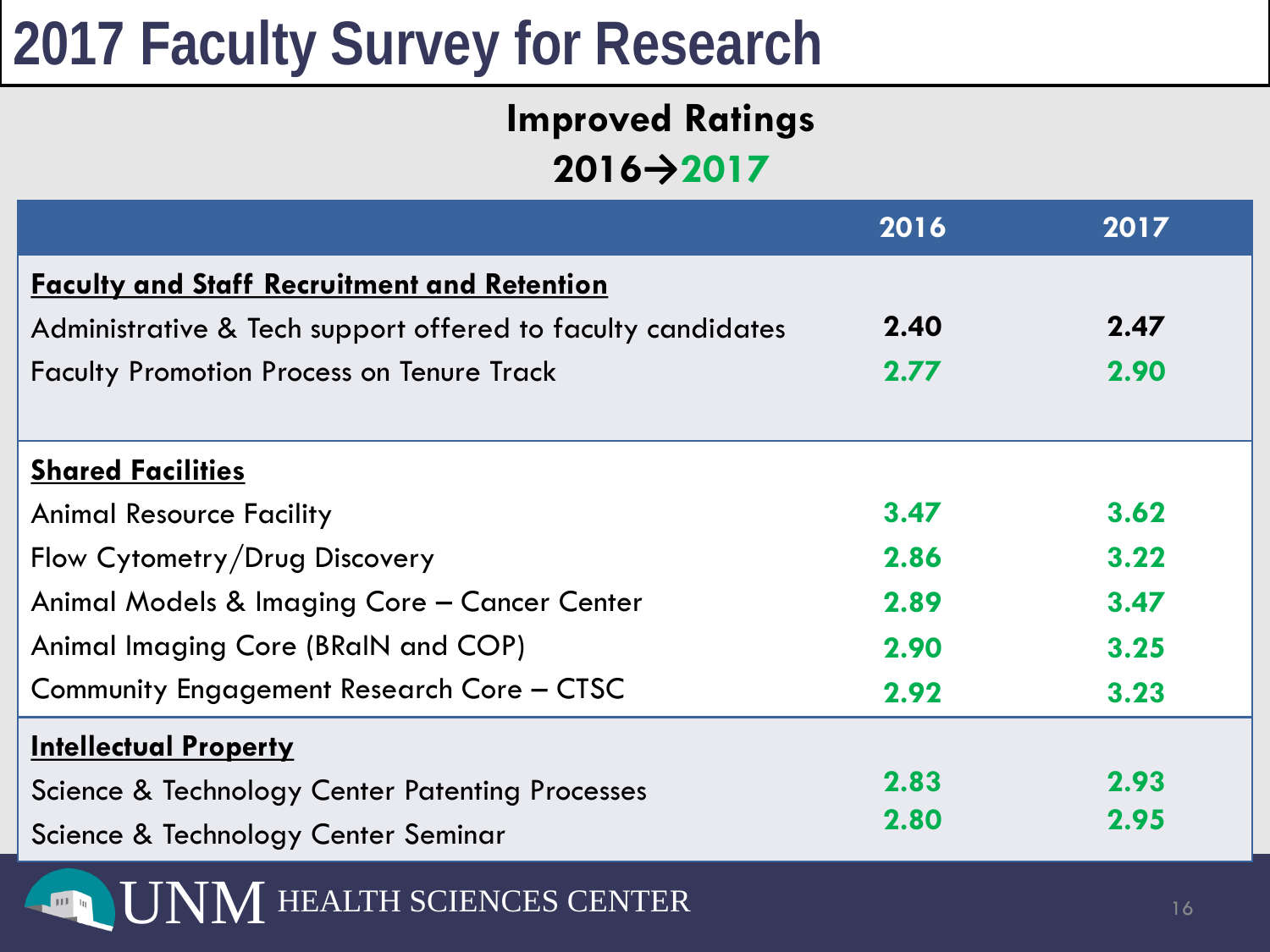### **Declined Ratings 2016→2017**

|                                                           | 2016 | 2017 |
|-----------------------------------------------------------|------|------|
| <b>Faculty &amp; Staff Recruitment &amp; Retention</b>    |      |      |
| <b>Salaries Offered to Faculty Candidates</b>             | 2.29 | 2.22 |
| <b>Protected Time Offered to Faculty Candidates</b>       | 2.51 | 2.44 |
| <b>Faculty Promotion Process on Clinician Track</b>       | 2.62 | 2.60 |
| <b>Shared Facilities</b>                                  |      |      |
| Clinical Trials Center/Clinical Research Unit             | 3.06 | 2.88 |
| <b>Biostatistics (Cancer Center)</b>                      | 3.32 | 3.05 |
| Human Imaging                                             | 2.98 | 2.67 |
| <b>Intellectual Property</b>                              |      |      |
| Science & Technology Center Marketing & Licensing Process | 2.77 | 2.67 |
| <b>Fiscal Services</b>                                    |      |      |
| <b>Clarity of Pre-Award Policies &amp; Procedures</b>     | 2.97 | 2.81 |

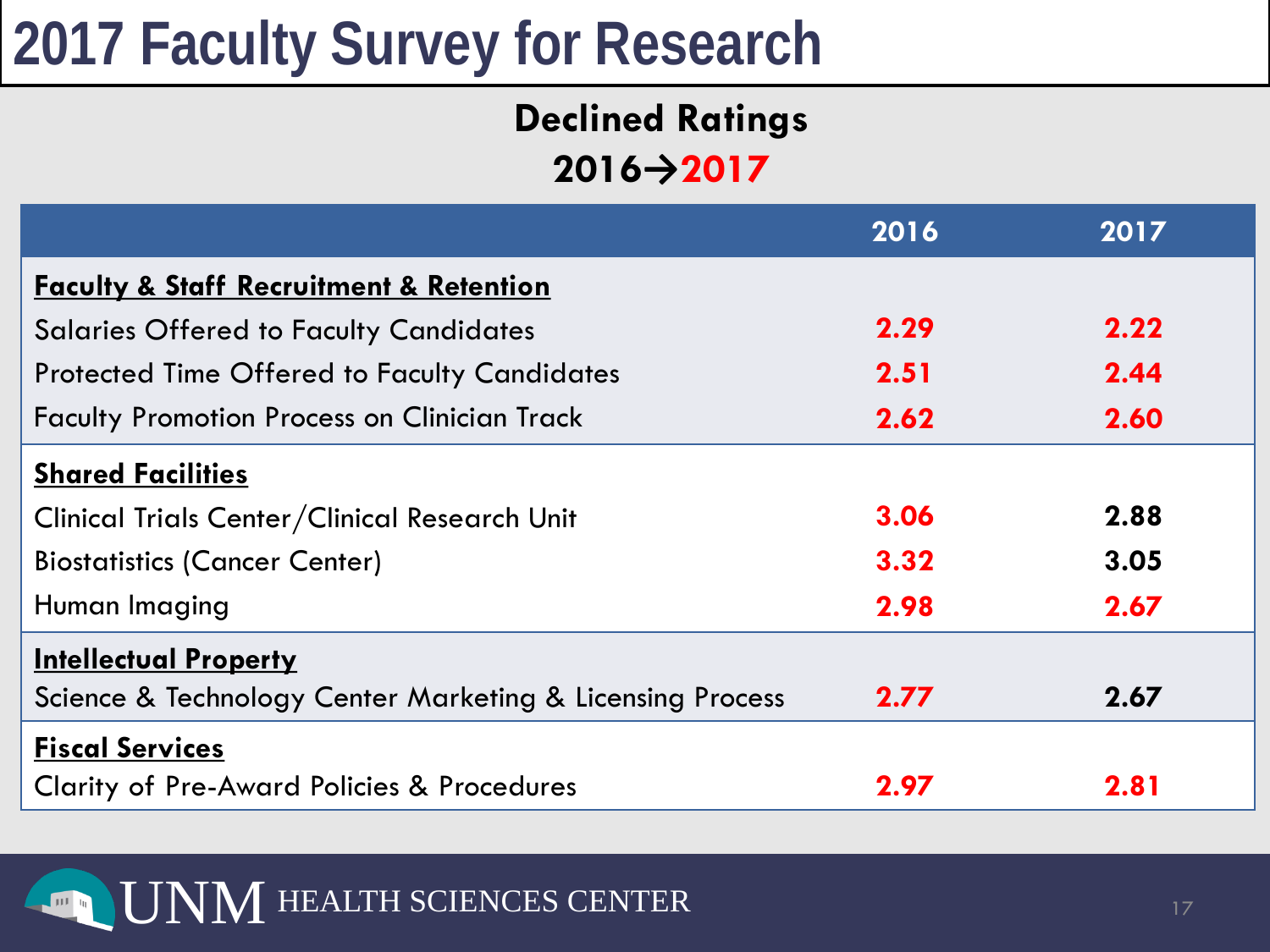### **Comparisons between SOM, COP & CON**

| <b>Survey Question</b>                                                                                                                                             | <b>SOM</b>                | <b>COP</b>                | <b>CON</b>            |
|--------------------------------------------------------------------------------------------------------------------------------------------------------------------|---------------------------|---------------------------|-----------------------|
| Salaries offered to faculty candidates - (Satisfaction with current<br>service)                                                                                    | <b>Improvement Needed</b> | <b>Improvement Needed</b> | <b>Satisfied</b>      |
| Biosafety Office (Biohazard Compliance) - (Importance to you)                                                                                                      | Important                 | <b>Very Important</b>     | Important             |
| Institutional Biosafety Committee - (Importance to you)                                                                                                            | Important                 | Important                 | Important             |
| Office of Animal Care and Compliance - (Satisfaction with current<br>service)                                                                                      | <b>Satisfied</b>          | <b>Very Satisfied</b>     | <b>Satisfied</b>      |
| Institutional Animal Care and Use Committee - (Satisfaction with<br>current service)                                                                               | <b>Satisfied</b>          | <b>Satisfied</b>          | <b>Satisfied</b>      |
| The Human Research Protections Office (HRPO) staff has helped me<br>to better optimize informed consent for my subjects $-$ (Satisfaction<br>with current service) | <b>Very Satisfied</b>     | <b>Very Satisfied</b>     | <b>Very Satisfied</b> |
| The Human Research Protections Office (HRPO) staff has helped me<br>better evaluate risks to my study subjects. - (Satisfaction with current<br>service)           | <b>Satisfied</b>          | <b>Very Satisfied</b>     | <b>Very Satisfied</b> |
| Topaz Animal Orders Software - (Importance to you)                                                                                                                 | Important                 | <b>Very Important</b>     | N/A                   |
| Topaz Animal Census Software - (Importance to you)                                                                                                                 | Important                 | Important                 | N/A                   |
| Animal Resource Facility - (Importance to you)                                                                                                                     | Important                 | Very Important            | N/A                   |
| Clinical Trials Center/Clinical Research Unit - (Satisfaction with<br>current service)                                                                             | <b>Satisfied</b>          | <b>Very Satisfied</b>     | <b>Satisfied</b>      |
| Flow/Cytometry/Drug Discovery - (Importance to you)                                                                                                                | Important                 | Important                 | N/A                   |

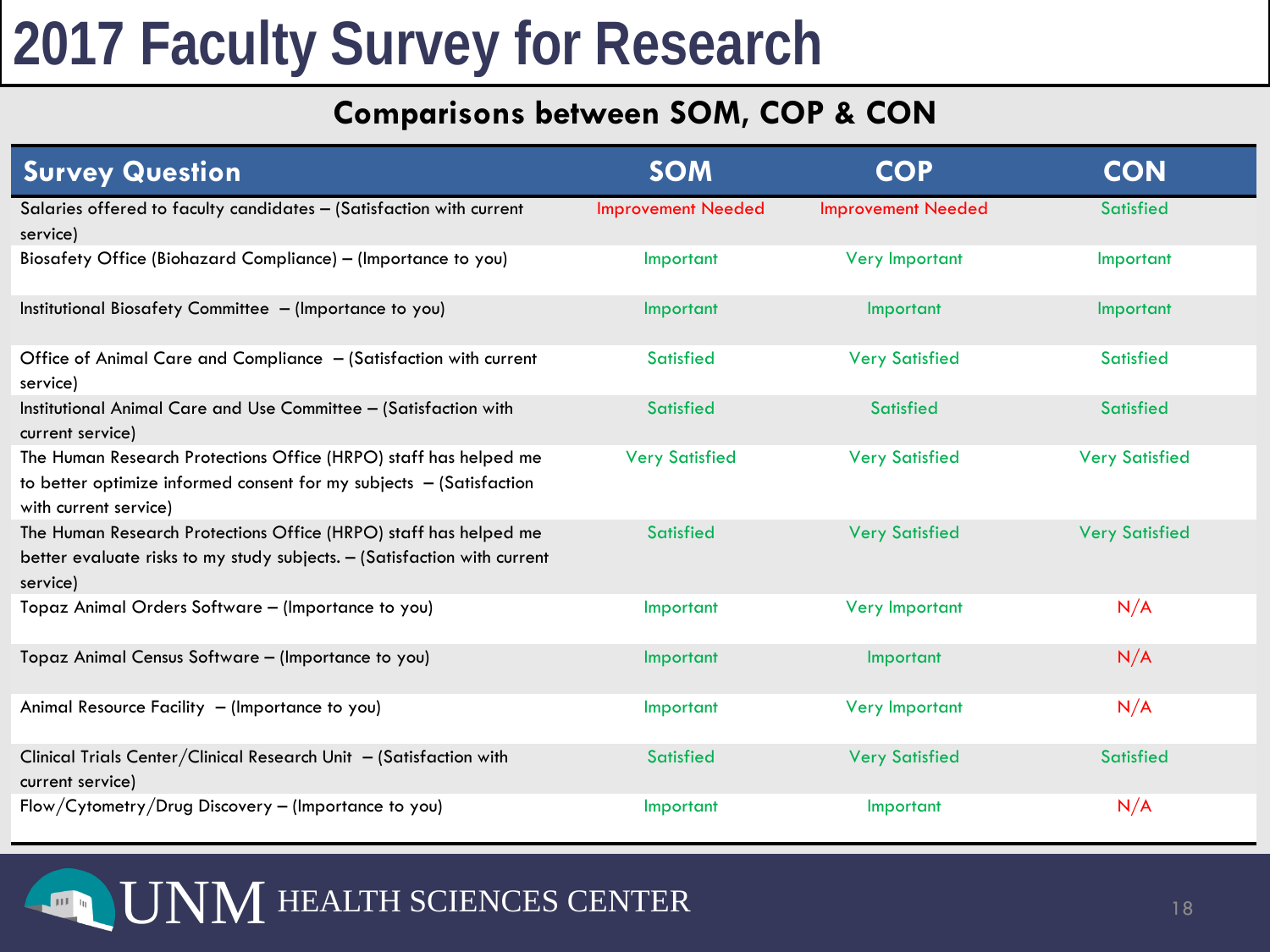### **Comparisons between SOM, COP & CON Continued**

| <b>Survey Question</b>                                                                 | <b>SOM</b>       | <b>COP</b>            | <b>CON</b>       |
|----------------------------------------------------------------------------------------|------------------|-----------------------|------------------|
| Electron Microscopy - (Importance to you)                                              | Important        | Important             | N/A              |
| Genomics (KUGR) - (Satisfaction with current service)                                  | <b>Satisfied</b> | <b>Less Satisfied</b> | N/A              |
| Human Tissue Repository - (Satisfaction with current service)                          | <b>Satisfied</b> | <b>Satisfied</b>      | N/A              |
| Animal Models & Imaging Core - Cancer Center - (Importance to<br>you)                  | Important        | Important             | N/A              |
| Human Imaging Core (MRN) - (Importance to you)                                         | Important        | Not Important         | N/A              |
| Human Imaging Core (MRN) - (Satisfaction with current service)                         | <b>Satisfied</b> | <b>Very Satisfied</b> | N/A              |
| Community Engagement Research Core - CTSC - (Importance to you)                        | Important        | Not Important         | Very Important   |
| Community Engagement Research Core - CTSC - (Satisfaction with<br>current service)     | <b>Satisfied</b> | <b>Very Satisfied</b> | <b>Satisfied</b> |
| Clinical Laboratory - CTSC - (Importance to you)                                       | Important        | Important             | N/A              |
| Science and Technology Center patenting processes - (Importance to<br>you)             | Important        | Important             | Very Important   |
| Science and Technology Center marketing and licensing process -<br>(Importance to you) | Important        | Important             | N/A              |
| Science and Technology Center seminar series - (Importance to you)                     | Less Important   | Less Important        | Very Important   |